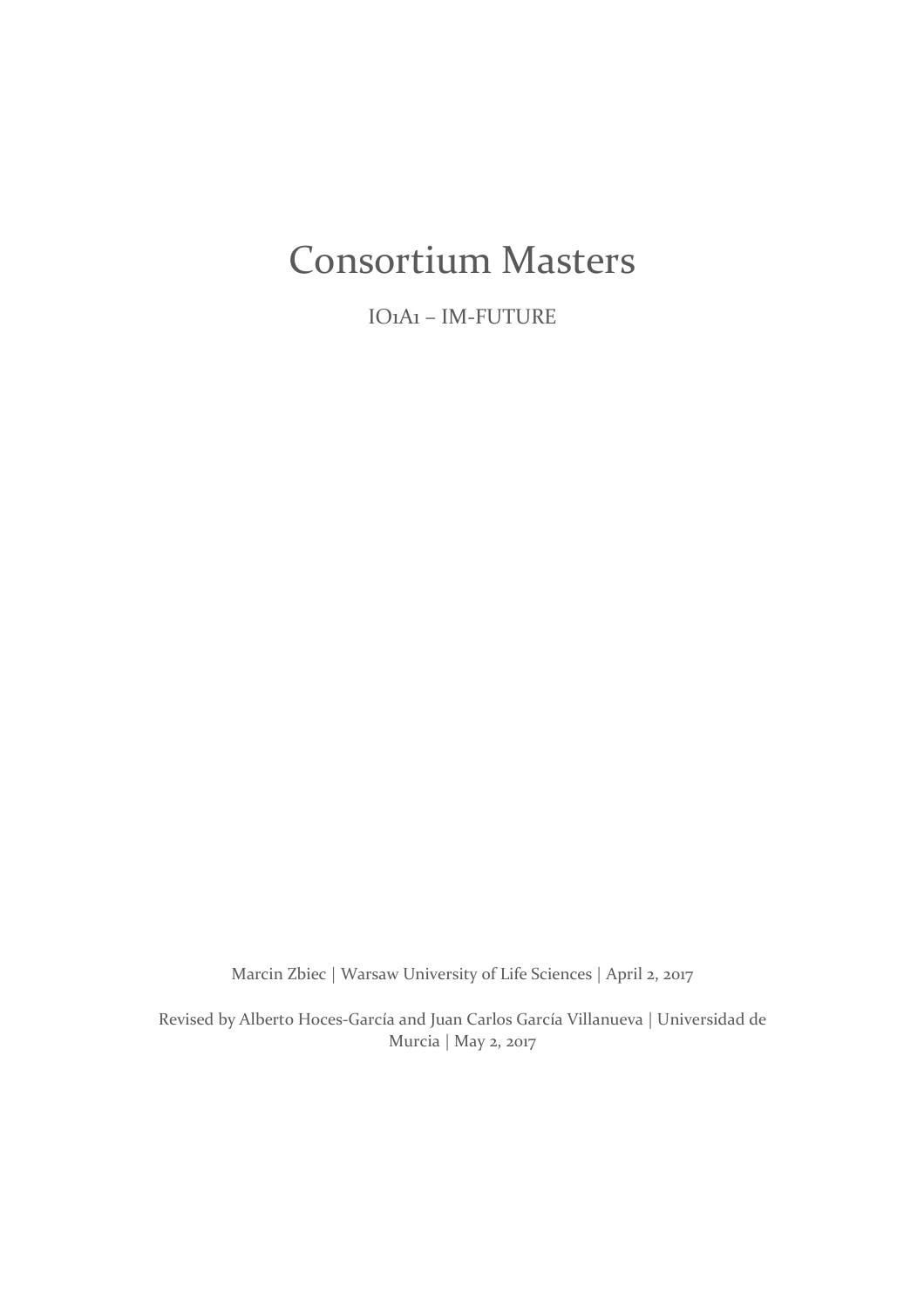# Co-funded by the Erasmus+ Programme of the European Union



"IM-FUTURE" has been funded with support from the European Commission. This work reflects the opinion of the author and the Commission cannot be held responsible for any use of the information contained therein.

> Author: Marcin Zbiec, Faculty of Wood Technology, Warsaw University of Life Sciences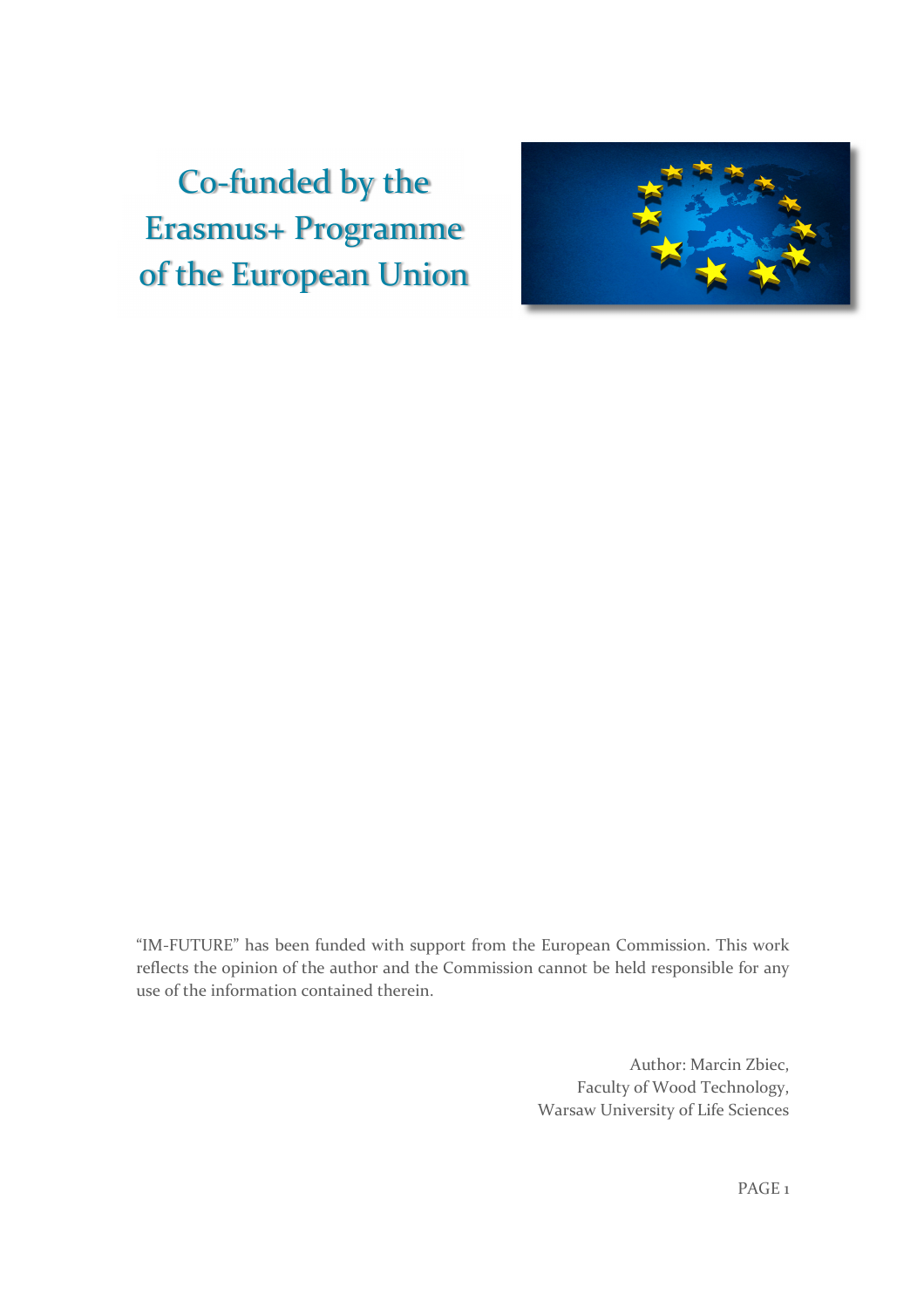# Table of Contents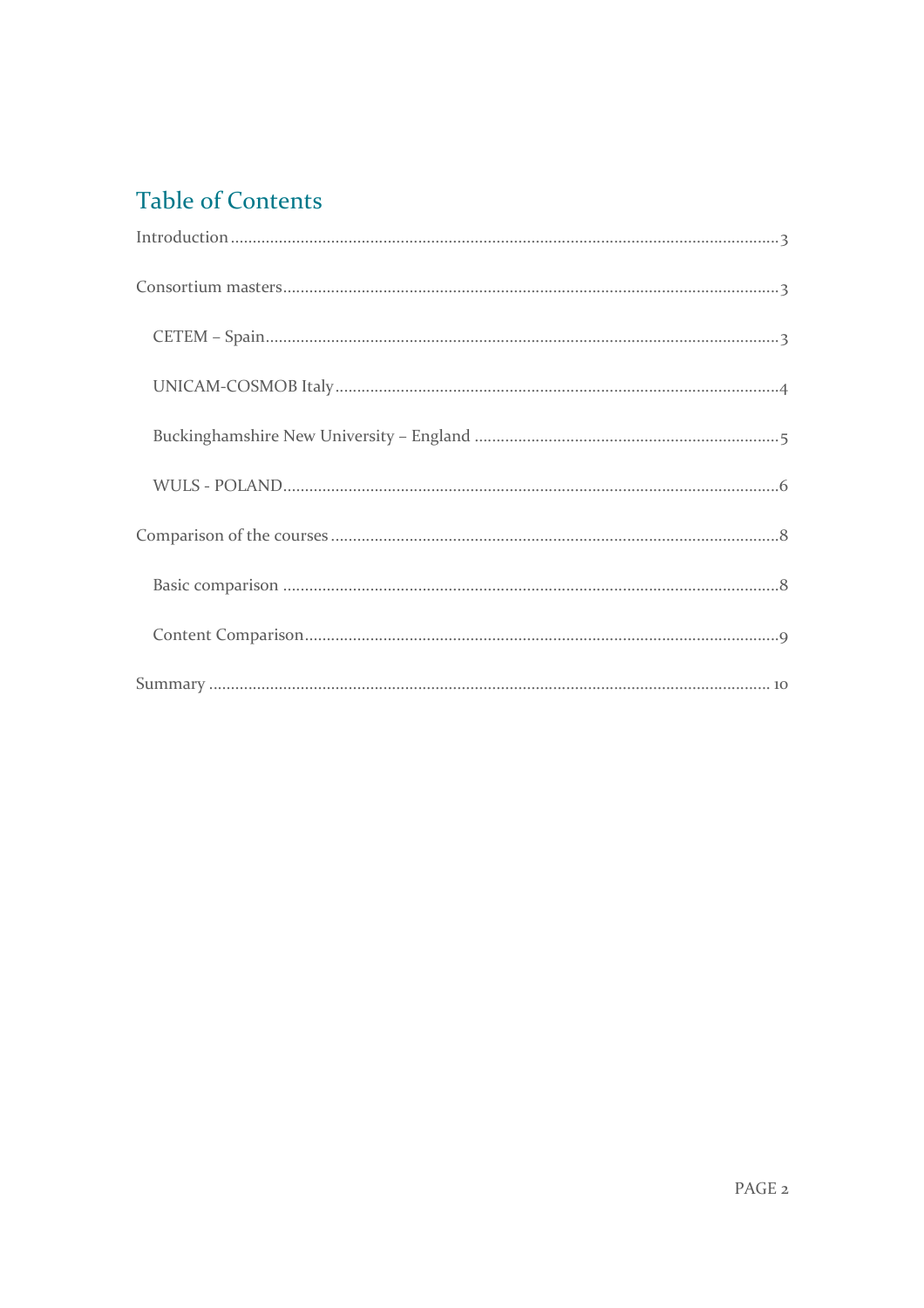## Introduction

Master of Science degree for furniture sector may be understood and prepared in numerous ways. Again, Furniture sector may be understood as a product design sector, machining sector which prepares machinery and other items/facilities for production, or factories producing furniture itself. This arises many other questions – Who potentially is proper and needed MSc for this sector – designer, manager, mechanical engineer, ergonomists, chemist, environmentalist or maybe technologist? Aim of this paper is to summarize and compare educational offers of IM-FUTURE consortium members, leading to MSc diploma for Furniture Sector

## Consortium masters

#### CETEM – SPAIN

CETEMs master's degree course, entitled Master in design and Industrial Organization for the furniture Sector, is organized by the consortium of CETEM, University of Murcia and other parties, such as business partners. Courses are taught face to face, lectures are held by experts of furniture sector, along with the university staff. Course consists of 190hrs basic (common) block followed with 40hrs extensions: 60 ECTS.

Common block is filled with the modules such as:

- Basic knowledge of the sector
- Business management (Two modules) Organization of company, Legal and fiscal environment, Continuity of the family business, Organization and management of human resources, Prevention of occupational hazards, Sales force and buying groups. Marketing, advertising and promotion, Management of suppliers. Costs and sets. Financial analysis. Strategic management. Public speaking.
- Product and technology of the sector Product description. Materials: Wood and plywood, plastics, adhesives, varnishes, foam, Textiles, steelwork, other.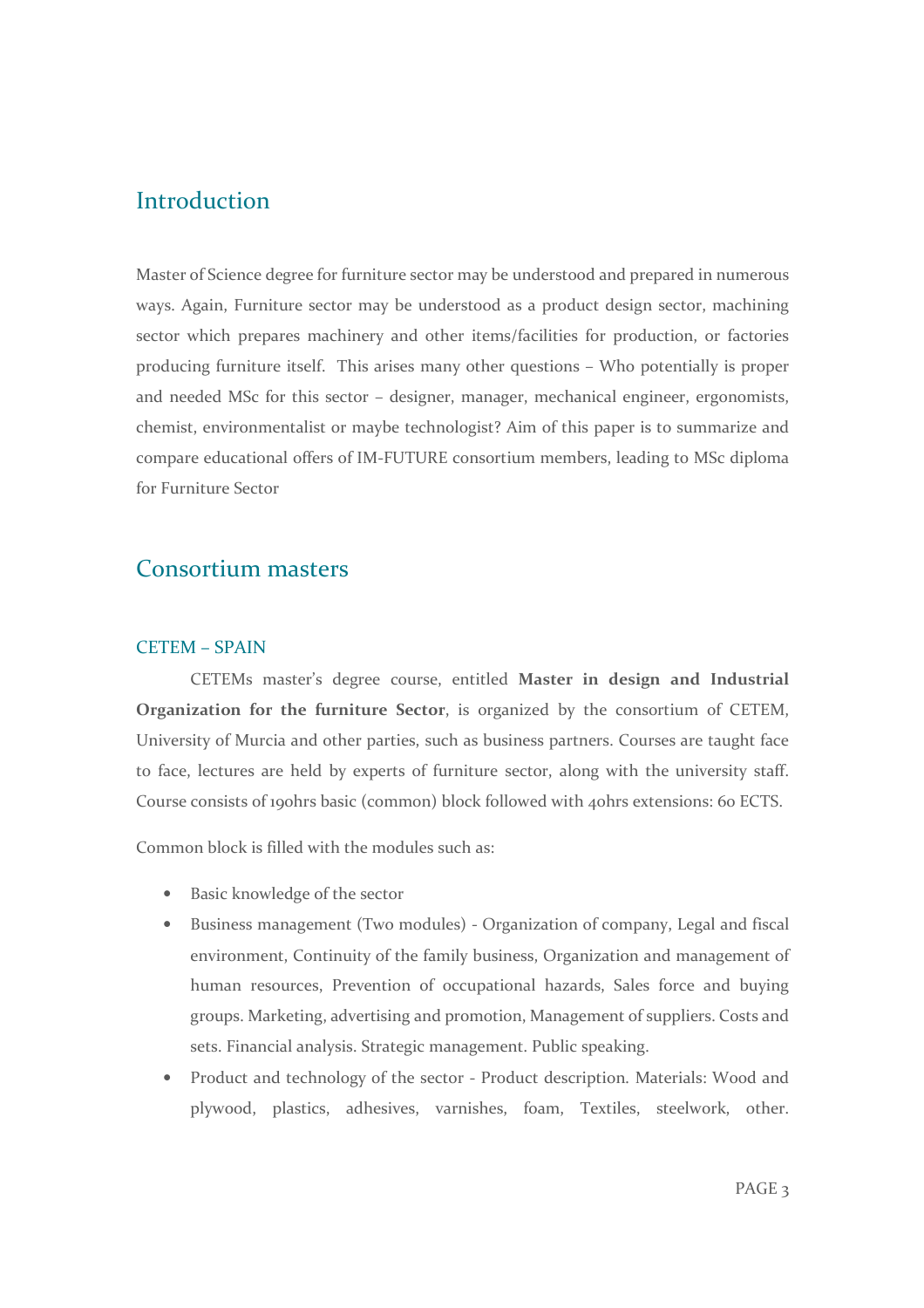Manufacturing processes. Machinery. EQM systems. Introduction to management systems. Ambient intelligence.

- Management Management by processes. ISO 9001:2008. Environmental management. Quality and environmental certifications for the furniture
- Technical innovation Technological surveillance. Industrial property. Innovation and project management. Innovation. Social networks.

Followed by the extensions:

- Technology Organization and Industrial logistics. Improvement of productivity. Introduction to quality. Industrial Organization. The production function. Management of Stocks. Master production plan. Materials planning. Programming, launch and execution control. Methods and times. Industrial maintenance. Advanced production systems. Plant distribution. Flexsim. Financial system. Accounting and management programs. Production technology - CAD CAM systems. Machining practices. Logistics, storage and distribution. Prices policy. Logistics, warehousing and distribution. ERP systems. Remote control tools.
- Industrial Design Management of the design process. Trends in the furniture Sector. Creativity. Conceptualization. Rhinoceros. Laboratory practice. Inventor. CAD CAM systems. Laboratory practice.

Courses are completed with some complementary works, visits to the companies and practices in companies.

Course is finalized by Master Thesis.

#### UNICAM-COSMOB ITALY

Master degree, proposed by the UNICAM COSMOB prepares graduate to work in the three specific manufacturing sectors:

- Furniture (visual and interior design)
- Footwear (shoes and accessories design)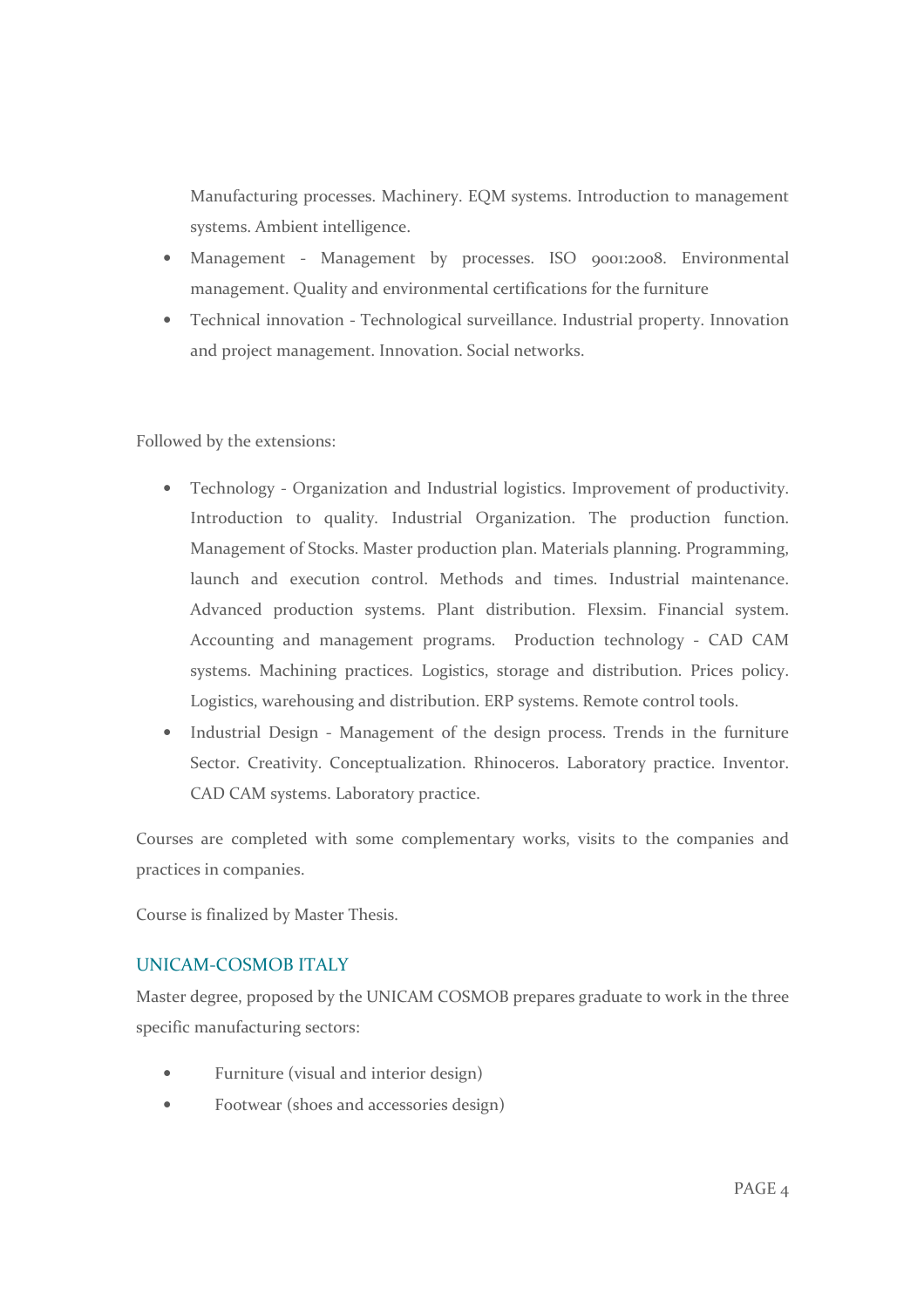• Clothing (menswear, womenswear and knitwear)

Course consists of didactic activity, theoretical and practical actions in modules, and learning lab activities including realization of projects, workshops and seminars held by external teachers, company visits, participation in events and trade shows; with specifically technology and analysis of trends in mind.

- Common block subjects are focused on overall design, materials, trends, value estimation etc., as follows: English, Eco-sustainable materials, Web and multimedia design, Image and analysis of product value, Brand marketing and Web and multimedia design, The color: expression and function. Certification and regulations for products. Trend analysis. Cost analysis. Design and Culture, Ergonomics, Semiotics
- Specializing subjects for furniture are more focused on the product: design, product concept, smart material, IT: fab lab, Rendering and animation, design history, modern habitats

Total teaching hours provided, including lectures, alternative teaching hours + individual study is 1500hrs per year. It is necessary to remark, that the aim of the study is to develop/train not only professional in the furniture design, but professional able to move within several areas and capable of holding various roles such as designer, expert, promoter/consultant of innovative ideas.

#### BUCKINGHAMSHIRE NEW UNIVERSITY – ENGLAND

Bucks NU MA Art and Design Practice program is designed to Provide an interdisciplinary context of study in which students will follow their preferred route to obtain a degree in the area of their choice at Master's level. Available training paths/degrees are: MA Furniture Design, MA Product Design, MA Textiles, MA Fine Art, MA Ceramics, MA Jewellery and Silversmithing, MA Printmaking, MA Graphics, MA Illustration, MA Spatial and Interior Design.

• Course is organized into modules, such as Personal Project 1, Material Creativity, Art and Design Research Methods, Personal Project 2, Thesis and Personal Project 3,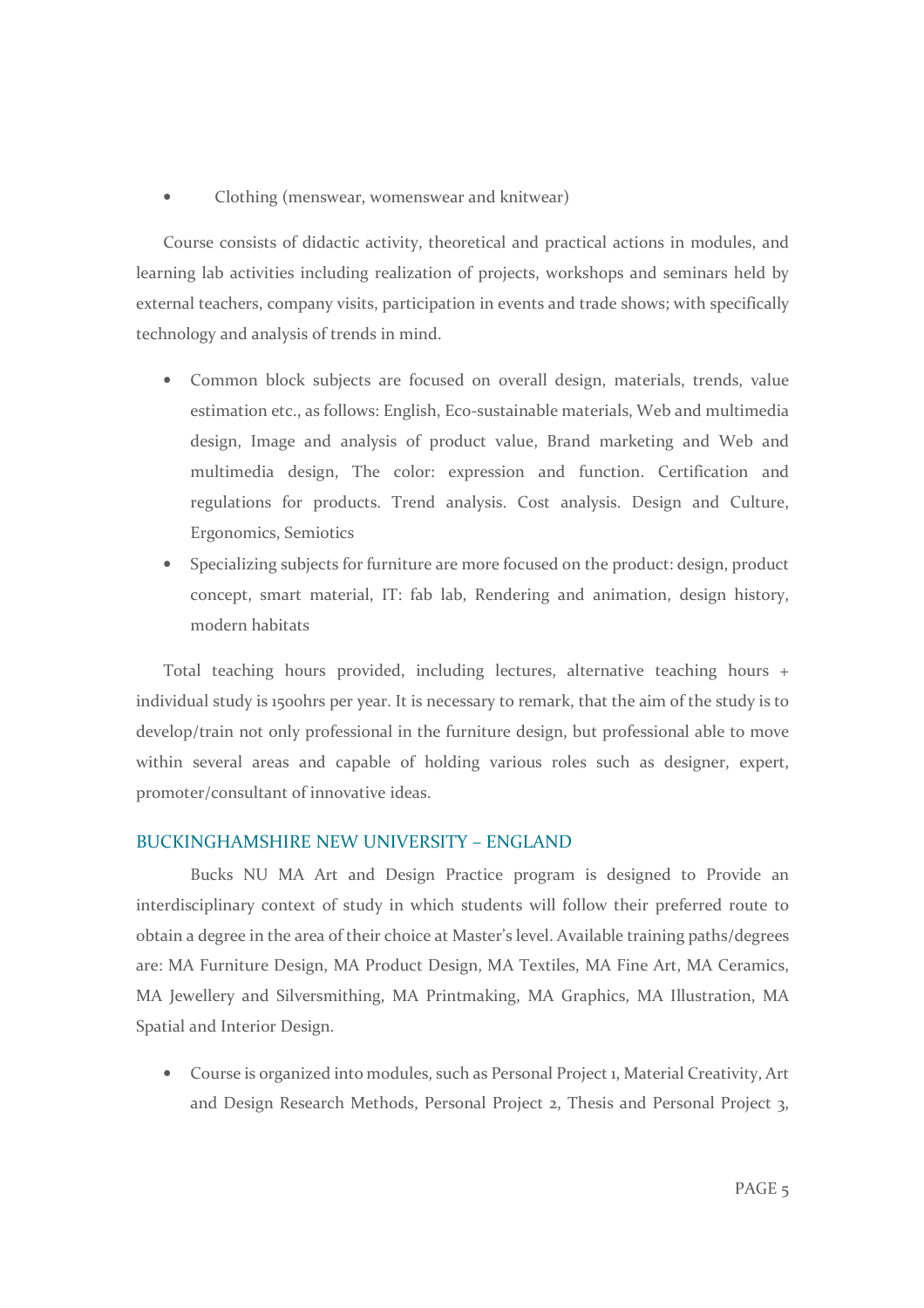giving in total 180 credits (90 ECTS). Course takes one year full time/two years part time

• Similar course provided, at BSc level, is similarly organized into modules such as: Design Communication,Materials & Processes, Design Projects 1, Getting Connected, Design Visualisation, Applied Production & Manufacture, Design Projects 2, Making Choices, Design Projects 3, Design for Manufacture, Major Project and New Model Dissertation giving in total 360 (180 ECTS) credits in 3 years (Full Time)

It is necessary to remark that art and design subjects are learned in a studio and workshop environment. It is typical to art&design schools/universities, and such method involves a lot more students own work and commitment. Also, significant difference from the other learning types are the fact that thesis does not finish course – it is predicted to prepare student for final, stage 3 personal project.

#### WULS - POLAND

In opposite, Warsaw university of Life Sciences does not offer MSc program for furniture sector. Studies dedicated to furniture are at BSc /engineer level only. However, those in need or willing to obtain further degree, can apply for MSc course in Wood Technology – Furniture Engineering, which in fact is a extension for both wood technology and furniture engineering graduates.

Furniture engineering BSc course is provided in both full time and weekend courses, both take 3.5 year (7 semesters). Program of the BSC course is quite extended, each semester earns 30 ECTS (7 semesters x 30 – 210 ECTS)

• BSc Topics/lectures on: Inorganic Chemistry, Physics, Mathematics, Materials Science, Wood Science (Anatomy), Styles in Furniture, Engineering Drawing, Biodeterioration of Wood Materials and other Materials, Organic Chemistry, Basis of Woodworking, Technical Metrology and Measuring Systems, Informatics Technology, Solid Wood Products and Sawmilling, Electrotechnics and Electronics, Ergonomics in The Furniture Industry, Physics of Natural Fibrous Materials, Mechanics, Mechanics of Structures, Technical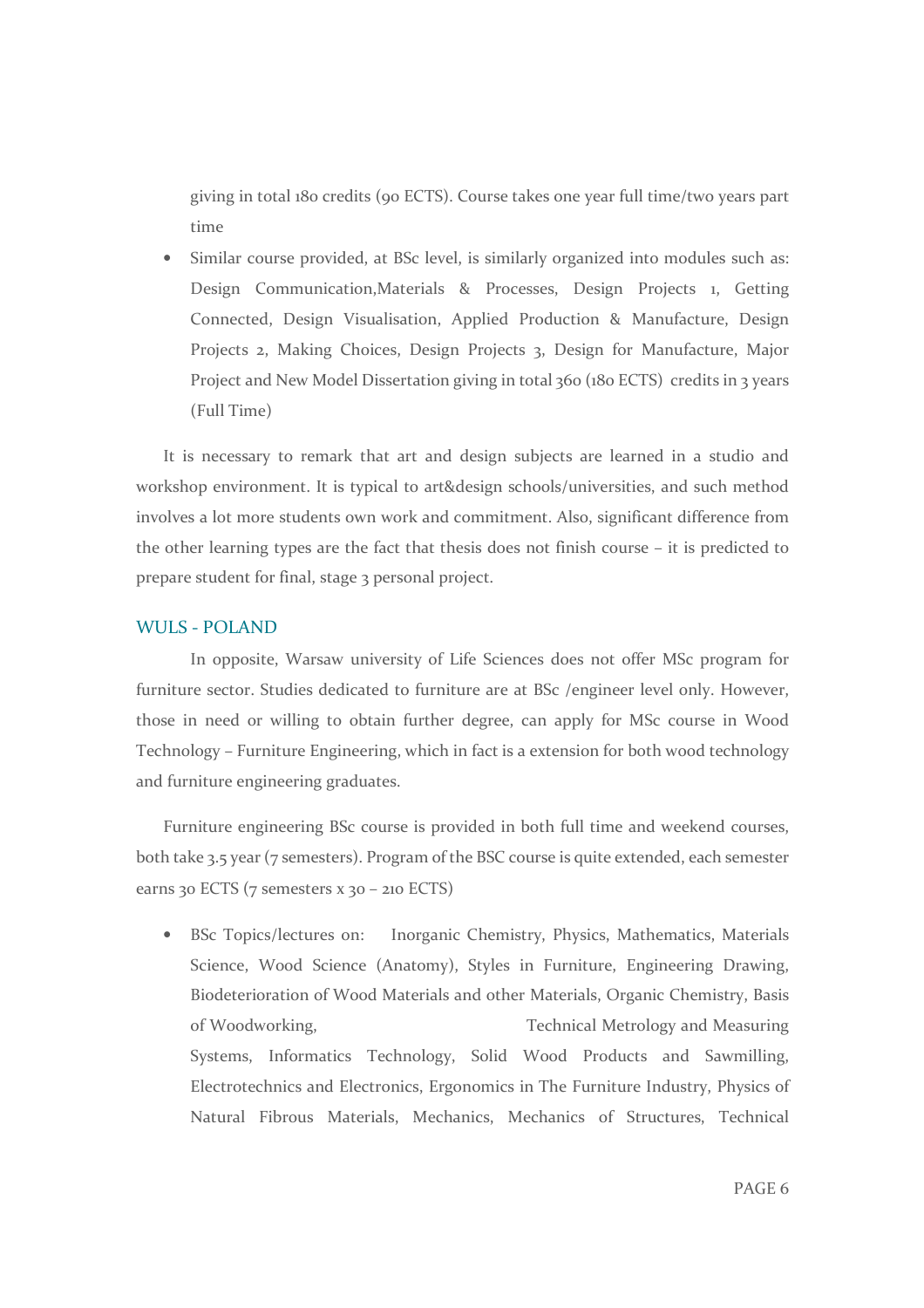Thermodynamics, Furniture Plastics and Fabrics, Automatics, Thermal and Plastic Processing of Wood, Adhesives and Gluing Techniques, Construction and Technology of Cabinet Furniture, Wood Cutting and Machining Tools, Environment Protection, Basics of Enterprise Economics, Basic Computer Aided Design, Professional practice, Project Management, Wood Machining, Wood Panel Technology, Construction and Technology of skeletal and upholstered Furniture, Finishing of Wood and Wood-based Materials, Development of the New Product, Exploitation of Machinery and Tools in Furniture Production, Furniture Decorating Techniques, Computerized process automation in production, Protection of wood materials in furniture, English Language.

Altogether, BSc course is around 2500 hours, not including students' own work, degree is completed after Engineer Thesis.

After completion of BSc degree, student may choose to continue studies on MSc course (BSc in wood technology or Furniture Engineering is needed). Course is provided both full time and weekend, totaling 3 semesters and 95 ECTS

• MSc Topics/lectures on: Economic and Investing on the Financial Market, Wood Waste Management, Exotic Wood Science, Wood Deterioration, Basic of Business Law, Statistic in Experiments, Drying Technology, Special Purpose Wood-Based Materials, Wooden Construction Engineering, Flexible Manufacturing, Furniture History and Elements of Furniture Construction, Marketing, Principles of Entrepreneurship, Preservation of Fungi in Buildings, Technics of Wood Finishing, Industrial Design of Furniture, Product management, Process Monitoring of Manufacturing Systems, Conservation and Restoration of Furniture, Logistics, Mechanization and Automation of Production Processes, CAD Systems in the Furniture Industry

Altogether, Msc course is around 1000 hours, not including students' own work, degree is completed after Master Thesis.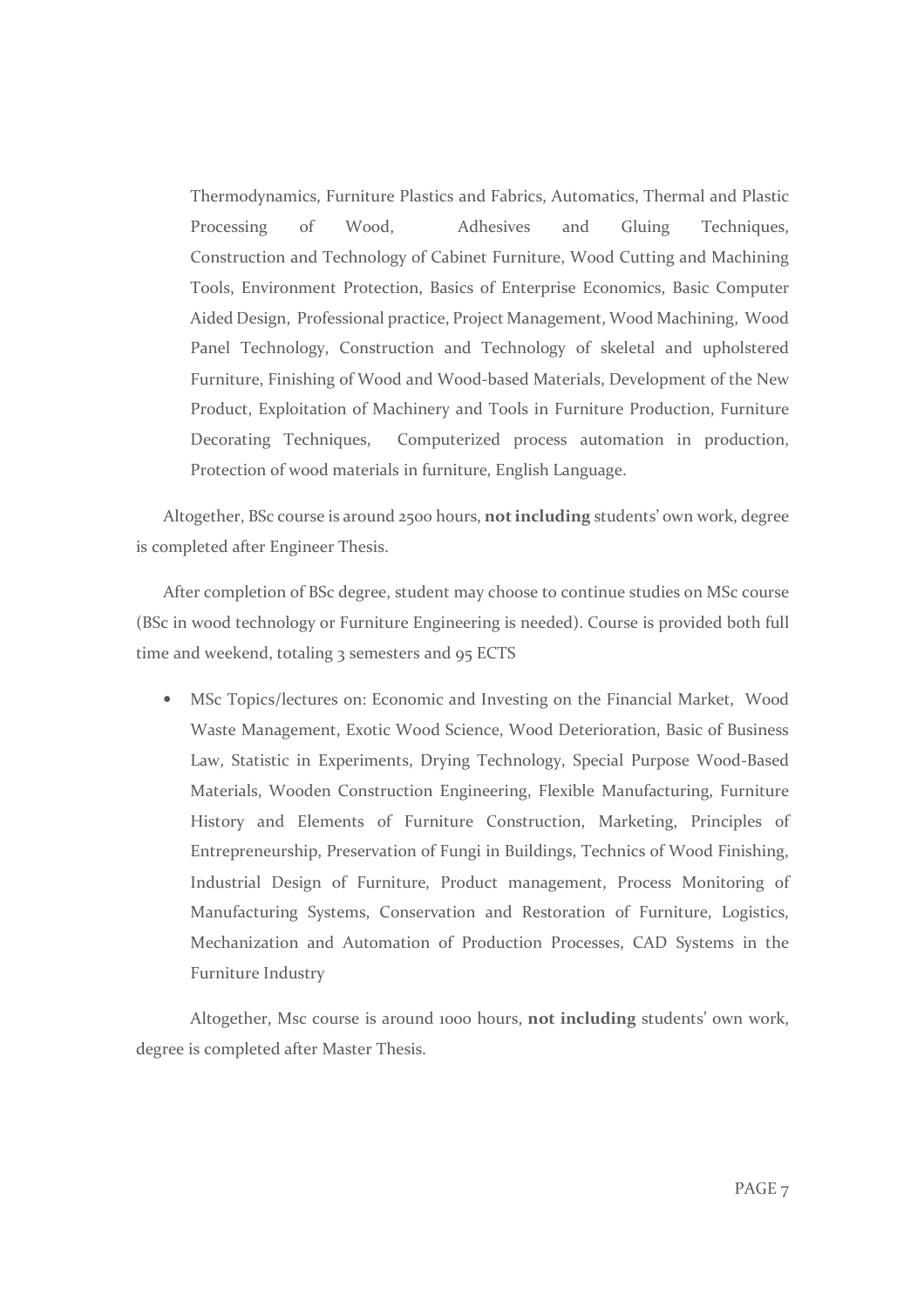# Comparison of the courses

### BASIC COMPARISON

Following table presents focused comparison of educational offers:

| <b>Topic</b>               | <b>CETEM</b>                            | Unicam/COSMOB         | <b>BUCKS</b>            | <b>WULS</b>                                   |
|----------------------------|-----------------------------------------|-----------------------|-------------------------|-----------------------------------------------|
| Program title              | Y                                       | Y                     | Y                       | Y                                             |
| School/Department          | Y                                       | $\overline{Y}$        | Y                       | Y                                             |
| Study mode Full Time       | $\overline{Y}$                          | $\overline{Y}$        | $\overline{Y}$          | $\overline{Y}$                                |
| Study mode Part Time       | N/A                                     | Y                     | Y                       | Y                                             |
| <b>Duration Full Time</b>  | N/A                                     | 1Year                 | 1 Year                  | 1.5 Year                                      |
| <b>Duration Part Time</b>  | N/A                                     | N/A                   | 2 Years                 | 1.5 Year<br>(weekends)                        |
| <b>Course Hours</b>        | $190 + 40$<br>only<br>teaching<br>hours | 1500 with own<br>work | N/A                     | $1000 - only$<br>teaching hours               |
| <b>ECTS</b>                | 60                                      | N/A                   | 90                      | 95                                            |
| Entry prerequisites        | <b>BSc</b> or<br>higher                 | BSc or higher         | <b>BSc</b> or<br>higher | <b>BSc</b> in<br>Furniture/Wood<br>Technology |
| <b>Units /Modules</b>      | $\overline{Y}$                          | $\overline{Y}$        | $\overline{Y}$          | $\overline{Y}$                                |
| Theory (Lectures)          | $\overline{Y}$                          | $\overline{Y}$        | $\overline{Y}$          | Y                                             |
| Coursework<br>Workshops    | Y                                       | Y                     | Y                       | Y                                             |
| Practices (industry)       | Y                                       | N/A                   | N/A                     | Y                                             |
| Site visits                | $\overline{Y}$                          | Y                     | Y                       | Y                                             |
| <b>Visiting Professors</b> | N/A                                     | Y                     | Y                       | Y                                             |
| <b>Study Abroad</b>        | N/A                                     | Y                     | N/A                     | Y                                             |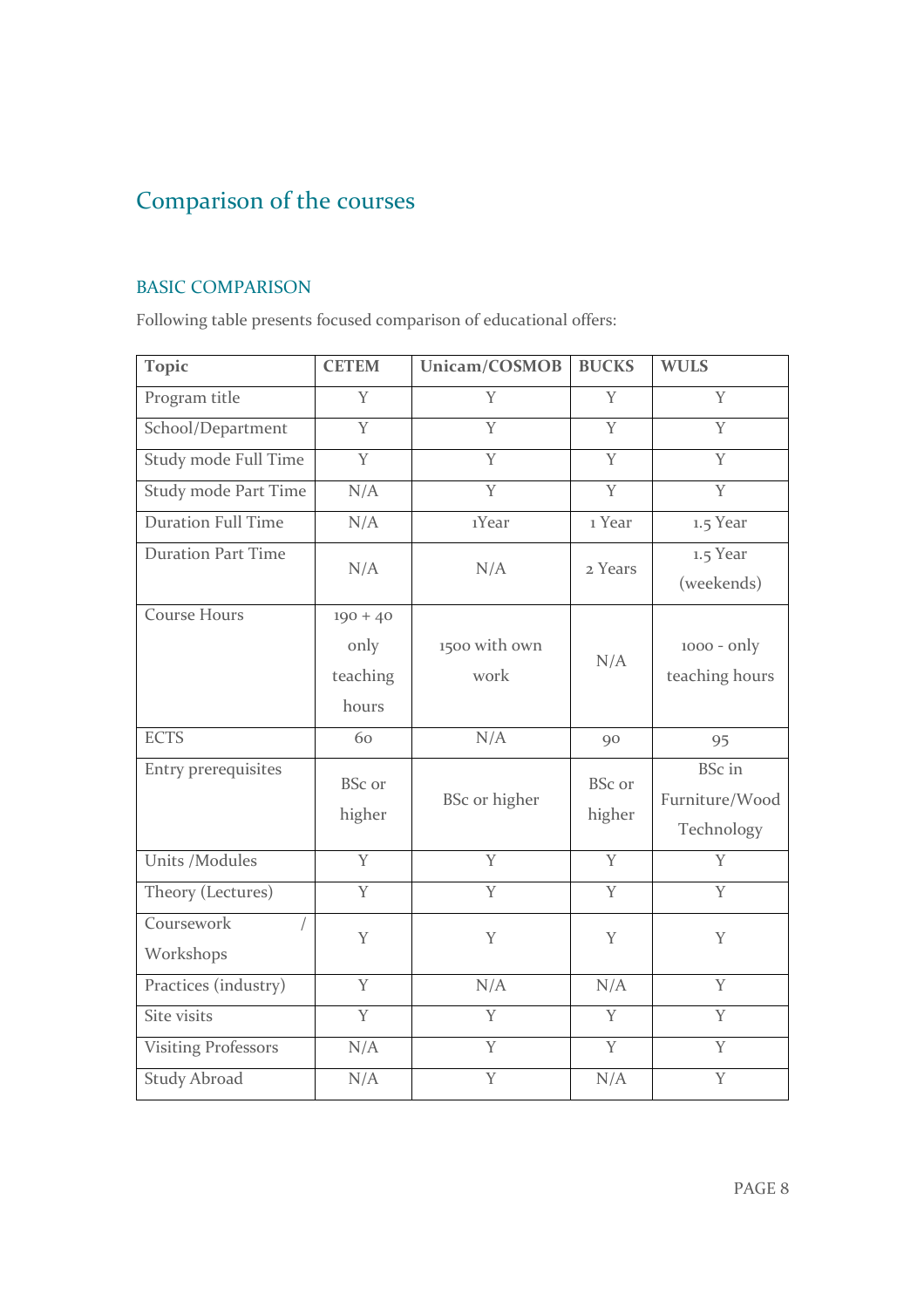| Master<br>Thesis/Dissertation |  |  |
|-------------------------------|--|--|
|                               |  |  |

### CONTENT COMPARISON

Following table presents short course content comparison

| Content                                                | <b>CETEM</b>   | Unicam/COSMOB  | <b>BUCKS</b>   | <b>WULS</b>    |
|--------------------------------------------------------|----------------|----------------|----------------|----------------|
| Introduction to the<br>Sector and basic<br>information | Y              | Y              | Y              | Y              |
| <b>Business management</b>                             | Y              | N/A            | N/A            | Y              |
| Logistics, storage,<br>distribution                    | Y              | $\mathbf N$    | $\overline{N}$ | Y              |
| Product quality<br>management                          | Y              | N              | N              | Y              |
| Marketing/Branding                                     | $\overline{Y}$ | $\overline{Y}$ | N/A            | $\overline{Y}$ |
| <b>Furniture History</b>                               | $\mathbf N$    | Y              | Y              | Y              |
| Technology - Wood                                      |                | Y              |                | Y              |
| Technology - Other<br>materials                        | N/A            | Y              | N/A            | Y              |
| Technology - Drying                                    | N/A            | N/A            | N/A            | $\overline{Y}$ |
| Technology -<br>Machining                              | Y              | N/A            | N/A            | Y              |
| Technology -<br>CAD/CAM                                | Y              | Y              | N/A            | Y              |
| Technology - Finishing                                 | N/A            | N/A            | N/A            | Y              |
| Construction<br>Engineering                            | N              | N              | N              | Y              |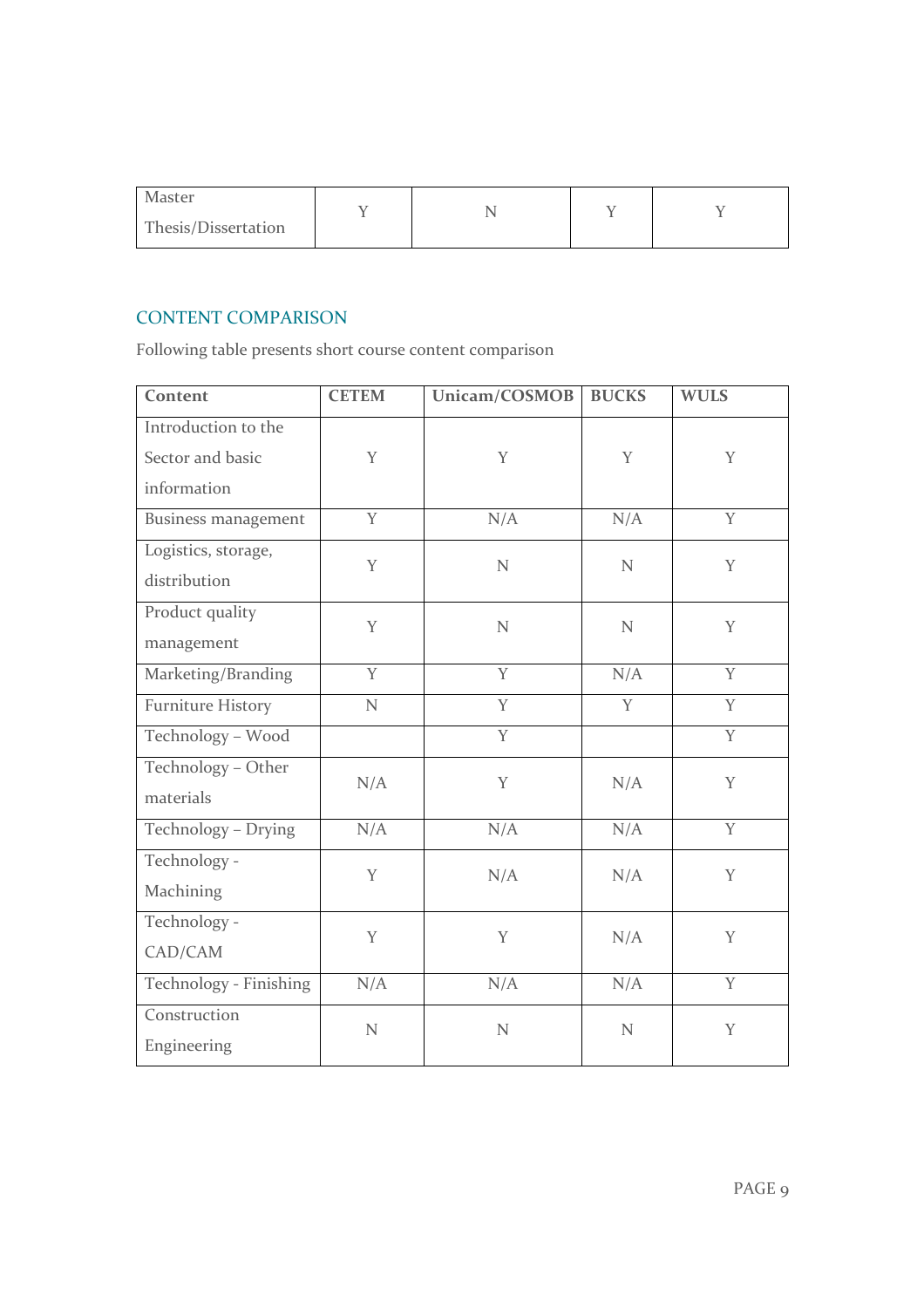| Maintenance,          |                 |                   |                 |                     |
|-----------------------|-----------------|-------------------|-----------------|---------------------|
| automation, process   | Y               | N                 | $\mathbf N$     | Y                   |
| monitoring            |                 |                   |                 |                     |
| Conservation and      | $\mathbf N$     | $\mathbf N$       | Y               | Y                   |
| restoration           |                 |                   |                 |                     |
| Preservation (bio)    | $\mathbf N$     | $\mathbf N$       | $\mathbf N$     | Y                   |
| <b>Product Design</b> | Limited         | Y                 | Y               | Limited             |
| Ergonomics            | $\mathbf N$     | Y                 | Y               | Y                   |
| Art                   | N               | Y                 | Y               | N                   |
| Culture               | $\mathbf N$     | Y                 | Y               | $\mathbf N$         |
| Scientific planning   | N               | N                 | N/A             | Y                   |
| (experiments, etc)    |                 |                   |                 |                     |
| Innovation            | Y               | Y                 | $\mathbf N$     | $\mathbf N$         |
| Overall impression of | <b>Engineer</b> | <b>Industrial</b> | Product         |                     |
| the graduate (authors | for the         |                   |                 | <b>Engineer</b> for |
| opinion               | <b>Sector</b>   | Designer          | <b>Designer</b> | the Sector          |

# Summary

Having a look at the educational programs of the consortium, they can be easily divided into two groups

- Design (BUCKS, UNICAM-COSMOB)
- Engineering/Production/Distribution (CETEM, WULS)

Such division may come from the tradition of the universities/organizations, market requirements, and country/region main profile in the industry. I would not dare to directly compare quality of the courses (it may be assumed high, because of the history of the organizations, and successful presence thru the years), but approach to the title MSc for the Furniture Sector is visibly different.

During the following work, consortium will have to decide what to choose or how to divide amount of teaching hours to the following topics: